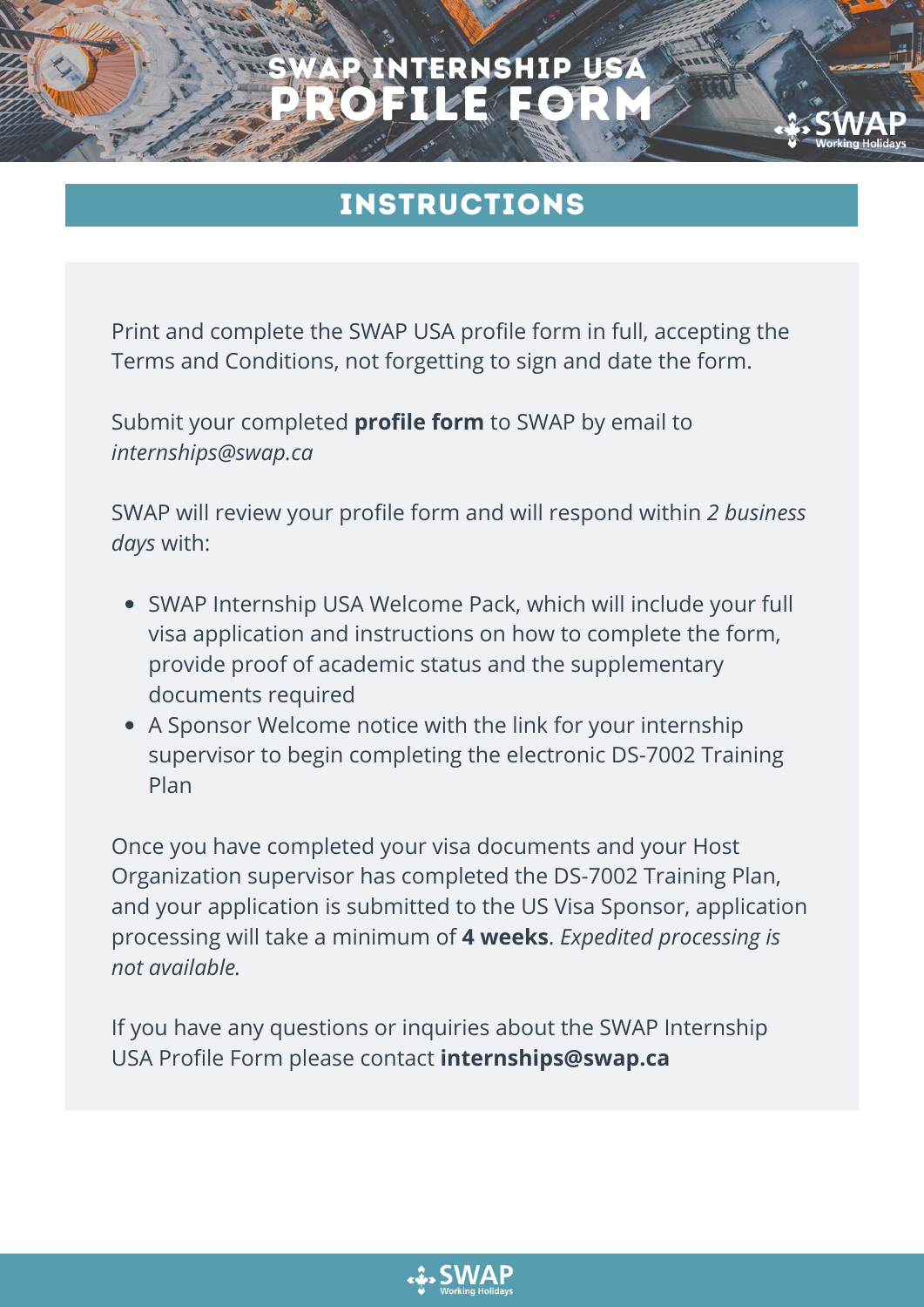### pERSONAL DETAILS

LAST NAME

FIRST NAME DATE OF BIRTH *(MM/DD/YYYY)*

COUNTRY OF CITIZENSHIP

COUNTRY OF LEGAL PERMANENT RESIDENCE

PASSPORT EXPIRATION DATE *(MM/DD/YYYY)*

## contact information

EMAIL

**CURRENT** ADDRESS **CURRENT** AND RESERVE THE CURRENT AND RESERVE THE CURRENT AND RESERVE THE CURRENT OWNER.

PROVINCE POSTAL CODE

PHONE NUMBER

*If your permanent address is the same as your current address, leave the below section blank.*

**PERMANENT** ADDRESS **CITY/TOWN** 

PROVINCE PROVINCE PROVINCE

#### DEPARTURE AND RETURN DATES

DATE OF **DEPARTURE** TO THE US *(MM/DD/YYYY)*

INTERNSHIP **START** DATE *(MM/DD/YYYY)*

INTERNSHIP **END** DATE *(MM/DD/YYYY)*

DATE OF **RETURN** TO CANADA *(MM/DD/YYYY)*

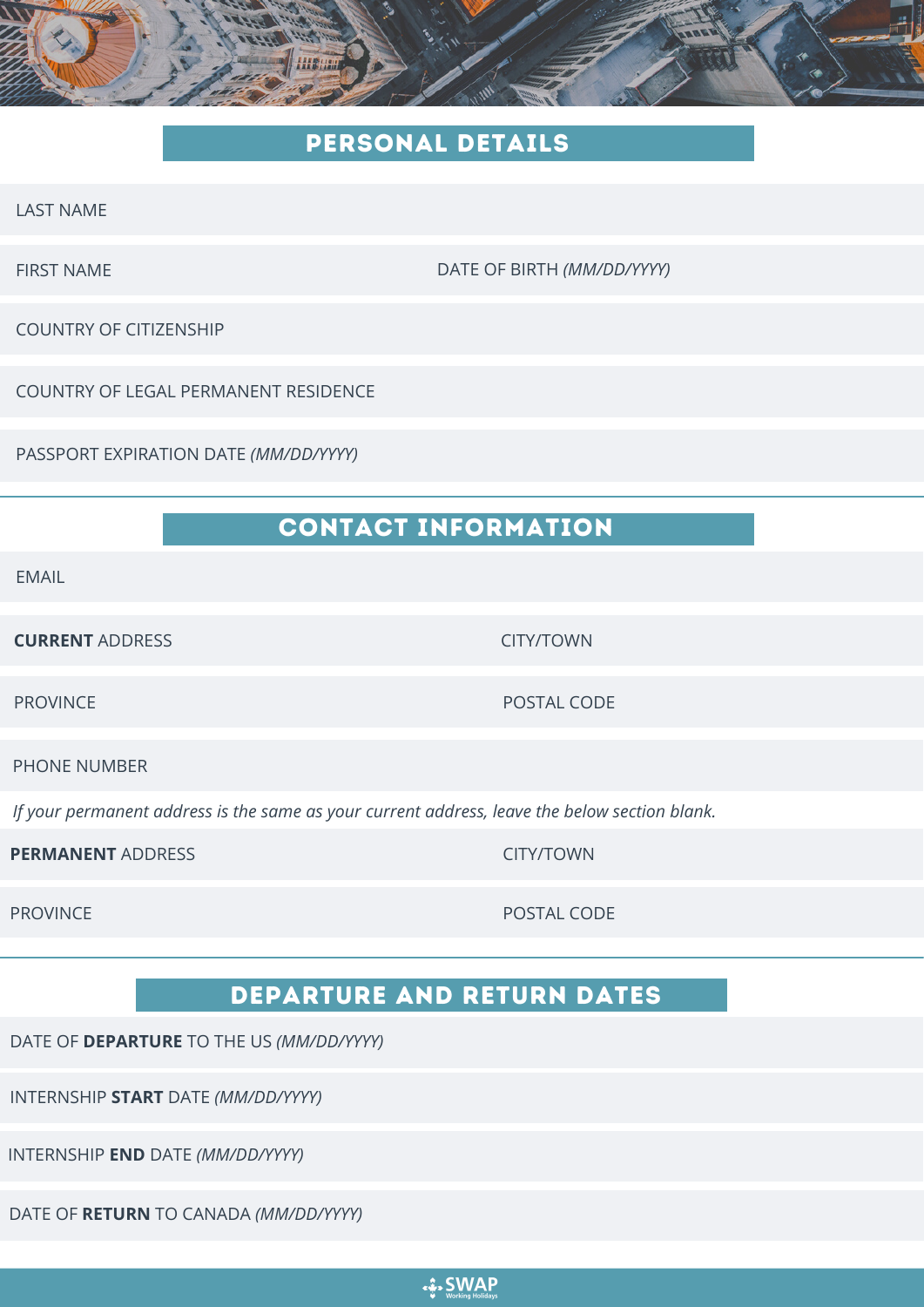| <b>ACADEMIC STATUS</b>                                                                                                                                                                                                                                                                                                                                                                                                                                             |                                  |
|--------------------------------------------------------------------------------------------------------------------------------------------------------------------------------------------------------------------------------------------------------------------------------------------------------------------------------------------------------------------------------------------------------------------------------------------------------------------|----------------------------------|
| Please check the statement that applies to you:                                                                                                                                                                                                                                                                                                                                                                                                                    |                                  |
| I am currently enrolled at a degree granting post-secondary academic institution outside of the US                                                                                                                                                                                                                                                                                                                                                                 |                                  |
| I graduated from a degree granting post-secondary academic institution <i>outside of the US</i> , within the<br>last 12 months                                                                                                                                                                                                                                                                                                                                     |                                  |
| NAME OF ACADEMIC INSTITUTION                                                                                                                                                                                                                                                                                                                                                                                                                                       |                                  |
| <b>TYPE OF DEGREE</b>                                                                                                                                                                                                                                                                                                                                                                                                                                              | FIELD OF STUDY                   |
| DATE OF ENROLLMENT                                                                                                                                                                                                                                                                                                                                                                                                                                                 | DATE OF GRADUATION (ANTICIPATED) |
| <b>HOST ORGANIZATION INFORMATION</b>                                                                                                                                                                                                                                                                                                                                                                                                                               |                                  |
| NAME OF YOUR HOST ORGANIZATION                                                                                                                                                                                                                                                                                                                                                                                                                                     |                                  |
| <b>US ADDRESS</b>                                                                                                                                                                                                                                                                                                                                                                                                                                                  |                                  |
| <b>CITY</b>                                                                                                                                                                                                                                                                                                                                                                                                                                                        | <b>STATE</b>                     |
| <b>NAME OF SUPERVISOR</b>                                                                                                                                                                                                                                                                                                                                                                                                                                          | <b>EMAIL</b>                     |
| Please check the statements below and ensure they apply to you.<br>My internship is in the same field as my academic degree program<br>$\bullet$<br>My internship is at least 32 hours per week<br>$\bullet$<br>My internship's host organization has an Employer Identification Number<br>My internship's host organization has Workers Compensation Insurance<br>$\bullet$<br>The host organization will be covering me under its Workers Compensation Insurance |                                  |

Please provide a description of your internship (what is your role? What skills will you learn? How does this *directly relate to your field of study?)*